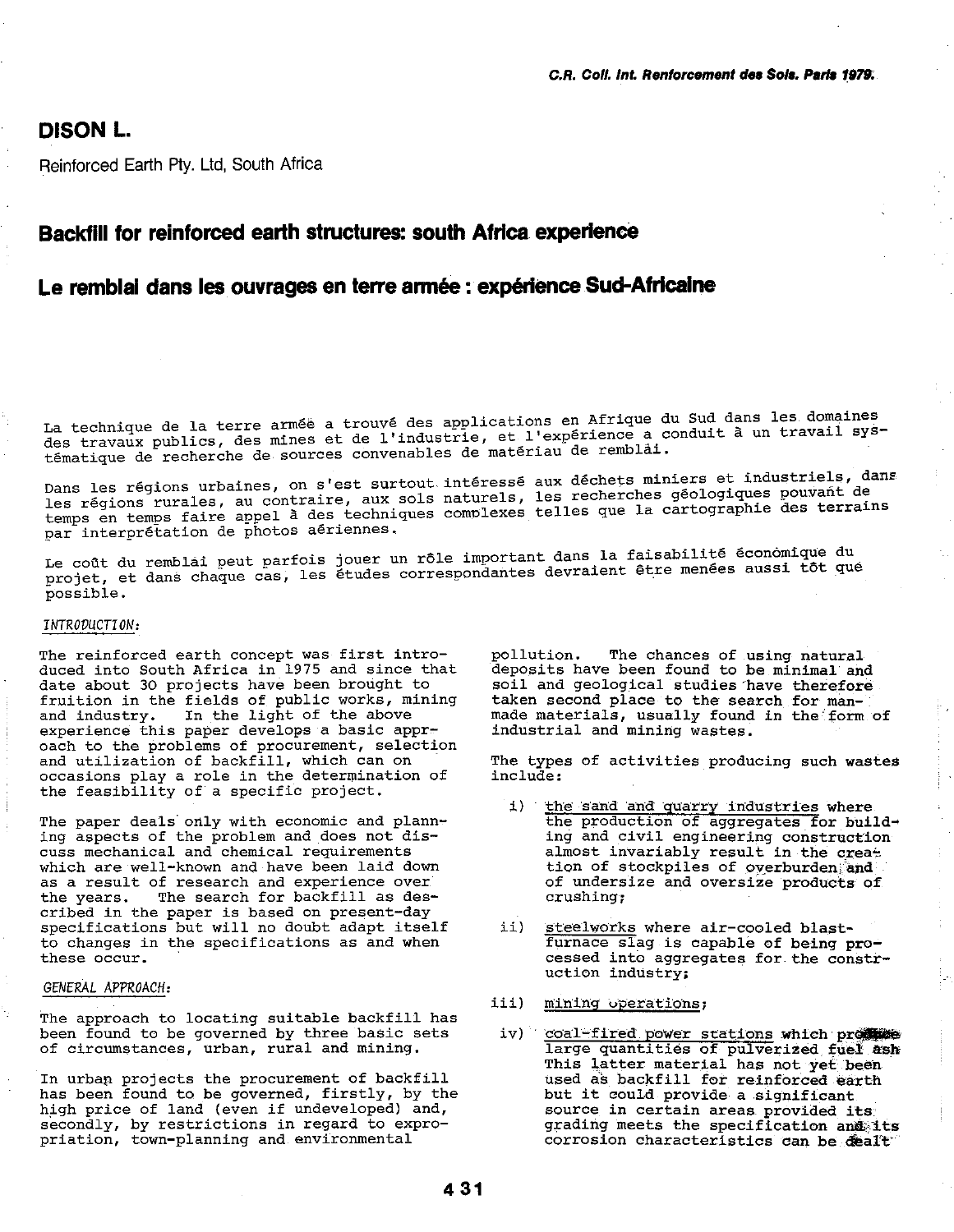withi

v) surplus excavations usually from construction operations.

Johannesburg itself is a unique case where, over a period of about 90 years, hundreds of millions of tons of sand and slimes have been deposited in dumps in and around the<br>citv. This vast quantity of waste is not This vast quantity of waste is not totally available for backfill nor is it in Certain of the dumps still contain residual gold and mining law forbids their being used for construction purposes, others are highly contaminated by sulphates or, in the present state of reinforced earth specifications, have unacceptable grading characteristics. The acceptable proportion of the total quantity is probably small but its volume is appreciable and probably quite adequate for short - and medium - term re-<br>quirements. Throughout Johannesburg and Throughout Johannesburg and its neighbouring towns and cities the locations, volumes, chemical and physical characteristics, and ownership of the dumps has been recorded and this information is used as a preliminary guide to the study of potential reinforced earth projects in the region.

Coastal cities in South Africa have been found to fall into a separate category from their inland counterparts because of the availability of beach sand and sometimes, as in the case of Cape Town, of dune sand. These sands usually have acceptable gradings and the overriding technical consideration is that of corrosion.

In rural areas the approach has had to be oriented to the study of local geology and<br>soils. Mining and industrial wastes are Mining and industrial wastes are scarce or totally absent, quarry activities are usually small-scale and their waste products expensive. In many cases backfill has been located without having to carry out intensive studies because the sources have been ubvious and land values low. Problems only start to occur in regions where clay *soils*  In these cases more sophisticated exploration procedures have been adopted and the most rapid and successful of these procedures has proved to be soil mapping aided by air-photo interpretation. This is a technique used widely in South Africa for location of materials for highway construction and the expertise is therefore readily at hand.

The economy of South Africa has been built on its mineral wealth and a large variety of mining enterprises are scattered throughout the length and breadth of the country. Reinforced earth has found useful applications in mining; and backfill has on occasions presented problems, although never of such a nature as to exclude completely the<br>possibility of using the material. Mines possibility of using the material. are often located in remote localities where sources of natural backfill are available as in the case for ordinary rural projects.

When natural suitable material is not present waste products resulting from mining activities can often be used. Furthermore, large-scale mining development involves establishment of a local infrastructure which in turn means that crushed rock, sand, crusher wastes and crusher overburden sana, crasher wastes and crasher

# *SOME ILLUSTRATIVE PROJECTS:*

The following list of projects give an indication of the experience on which the above general principles have been based:

Project, Location g *NaJIvte,* 00 *SeJtv-lee,*  Backfill Problems

High rainfall area -

George's Valley N. Transvaal - Mountain Road

clay soils - original plan to use crusher waste as backfill material - high cost due to purchase price and long haul - alternative source found by airphoto geological interpretation - subsequent further alternative located by contractor.

- Alberton, near Johannesburg - Bridge Abutment Reinforced earth design prepared as an alternative - source of backfill about 25Km. from site - cost saving minimal - subsequent
- Consolidated Diamond Mines, Namibia (CDM) - tip wall for ore processing

Koingnaas Diamond Mine, Cape - terracing for a gravity-feed process

located but too late to secure project. Mine situated on Atlantic Coast - highly corrosive local sands used as backfill despile cost of cathodic protection the readily available backfill rendered the structure cheaper than reinforced concrete

alternative.

to tender a closer source of backfill was

Same region and type of backfill as CDM above - as an alternative to cathodic protection galvanized steel with sacrificial thickness was used in the corrosive backfill - reinforced earth alternative again less expensive than other forms of construction.